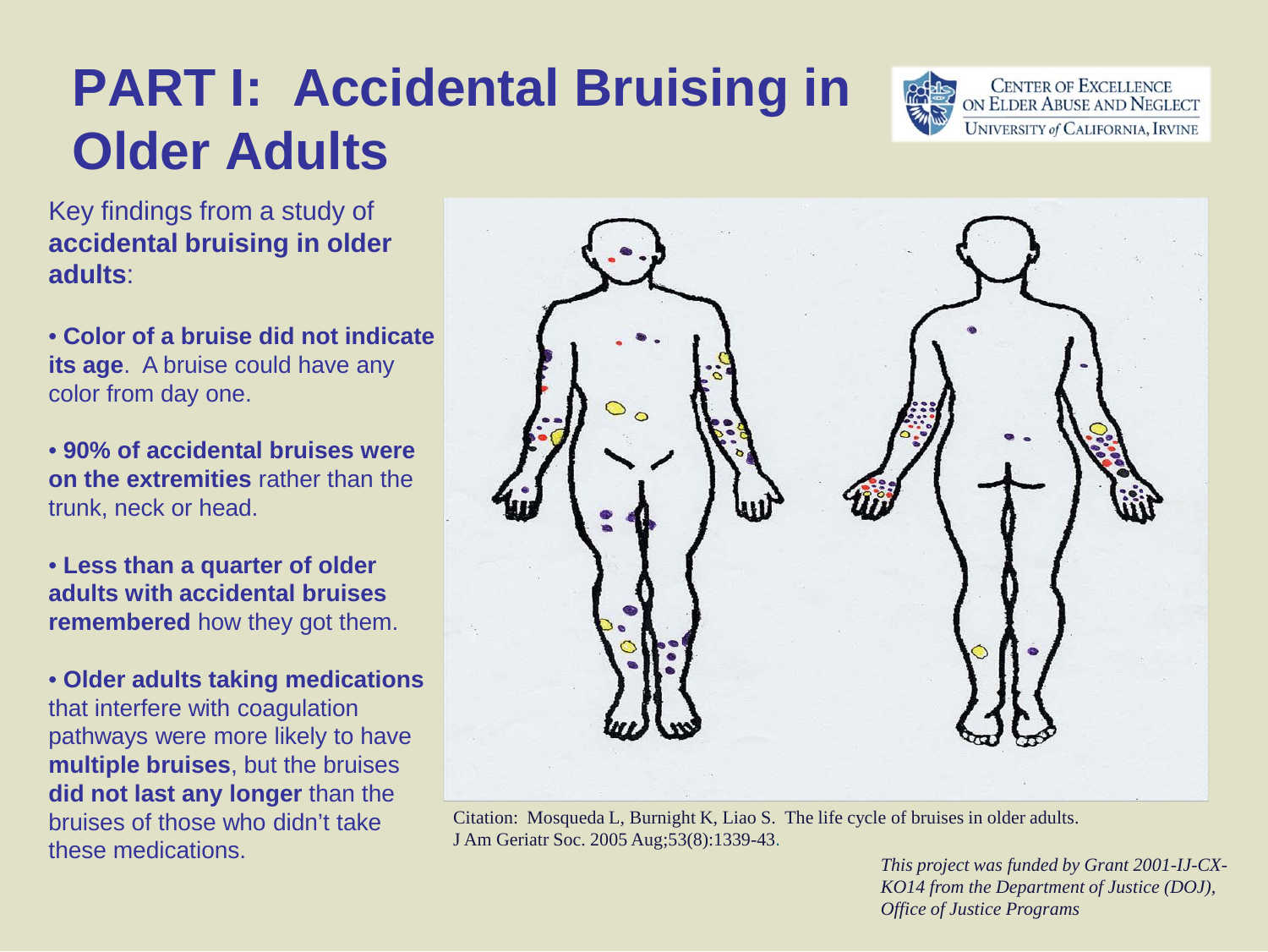# **Accidental and Unknown Bruising**



**Anterior View Posterior View**



**•** Unknown **•** Accidental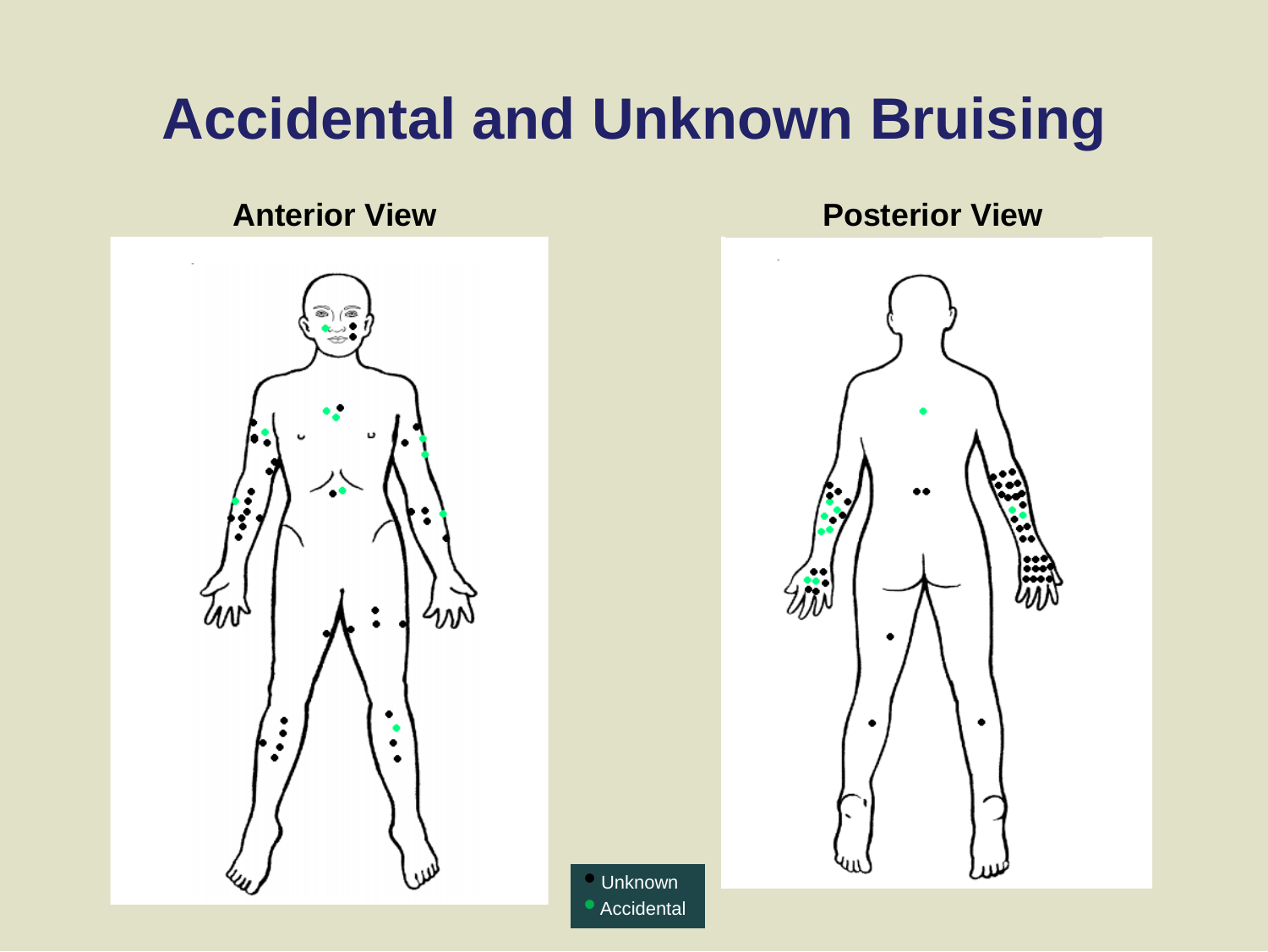#### **PART II: Bruising in Older Adults as Reported by Abused Elders**



**Key findings from this study:**

• **Bruises were large.** More than half of older adults with bruises who had been physically abused had at least one bruise **5 cm (about 2 inches) in diameter or larger.** 

• Older adults with bruises who had been abused had **more bruises in areas indicated in blue** than older adults whose bruises were accidental.

• **90%** of older adults with bruises who have been physically abused **can tell you how they got their bruises**, and **this includes many older adults with memory problems and dementia.** 

*This project was funded by Grant 2005-IJ-CX-0048 from the Department of Justice (DOJ), Office of Justice Programs*



 Unknown *f*=39 Accidental *f*=23 Inflicted *f*=93

Citation: Wiglesworth A, Austin R, Corona M, Schneider D, Liao S, Gibbs L, Mosqueda L. Bruising as a marker of physical elder abuse. J Am Geriatr Soc. 2009 Jul;57(7):1191-6.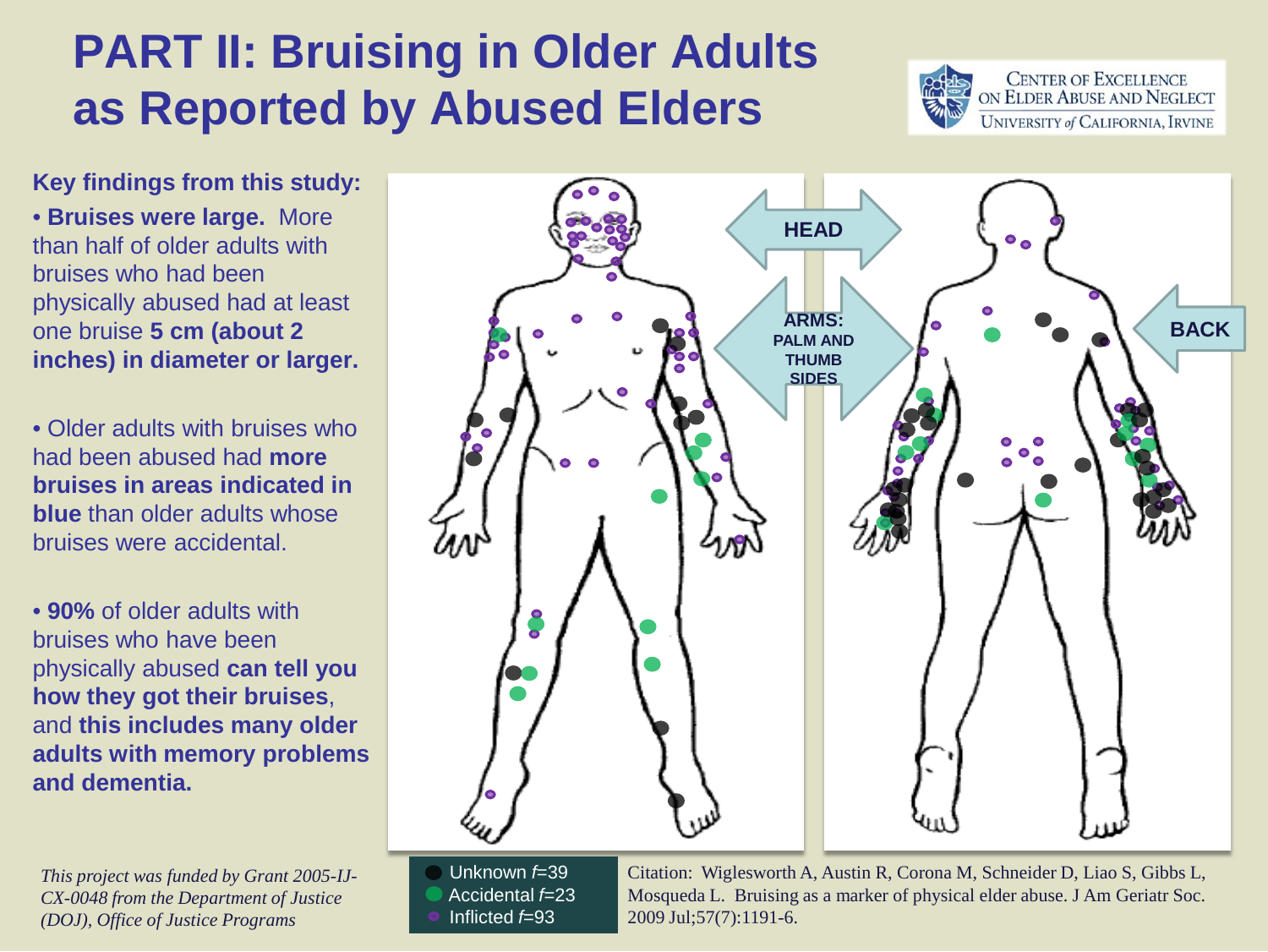# **Anterior Comparison**



#### **Part I: Accidental Part II: Physical Abuse**